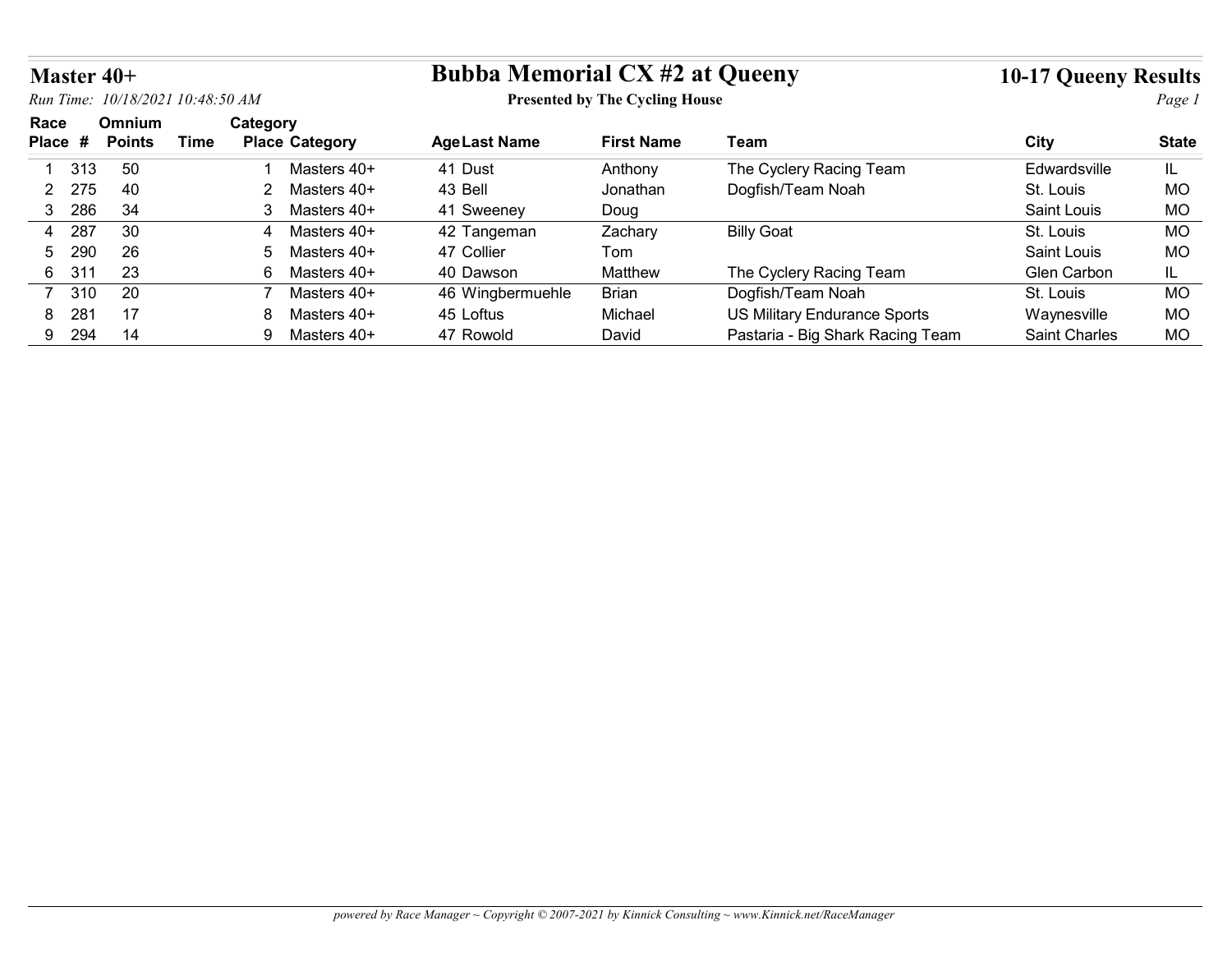|                 |                                        |                                   | <b>Bubba Memorial CX #2 at Queeny</b> |                                       |                                              |                             |                        |
|-----------------|----------------------------------------|-----------------------------------|---------------------------------------|---------------------------------------|----------------------------------------------|-----------------------------|------------------------|
| Master $50+$    |                                        |                                   |                                       |                                       |                                              | <b>10-17 Queeny Results</b> |                        |
|                 | Run Time: 10/18/2021 10:48:50 AM       |                                   |                                       | <b>Presented by The Cycling House</b> |                                              |                             | Page 1                 |
| Race<br>Place # | Omnium<br><b>Points</b><br><b>Time</b> | Category<br><b>Place Category</b> | <b>AgeLast Name</b>                   | <b>First Name</b>                     | Team                                         | City                        | <b>State</b>           |
| 2850            | 50                                     | Masters 50+                       | 50 Seaver                             | Erik                                  | Hub Racing                                   | Saint Louis                 | <b>MO</b>              |
| 2 307           | 40                                     | 2<br>Masters 50+                  | 57 Young                              | Dan                                   | Pastaria - Big Shark Racing Team             | Saint Louis                 | <b>MO</b>              |
|                 | 34                                     | 3<br>Masters 50+                  | 52 Phillips                           | Timothy                               | <b>US Military Endurance Sports</b>          | Saint Louis                 | <b>MO</b>              |
| 3 317           |                                        | Masters 50+<br>4                  | 55 Biundo                             | Vito                                  | The Cannonball-Hub Racing Team               | <b>Webster Groves</b>       | <b>MO</b>              |
| 4 1770          | 30                                     |                                   |                                       | Lenny                                 | The Cannonball-Hub Racing Team               | St. Louis                   | <b>MO</b>              |
| 316             | 26                                     | Masters 50+<br>$5^{\circ}$        | 55 Jones                              |                                       |                                              |                             |                        |
| 6 291           | 23                                     | 6 Masters 50+                     | 58 Merideth                           | Gary                                  | Heckawee                                     | Carbondale                  | IL.                    |
|                 |                                        |                                   |                                       | <b>Riders with No Results</b>         |                                              |                             |                        |
|                 |                                        |                                   |                                       |                                       |                                              |                             |                        |
| 274<br>300      |                                        | Masters 50+<br>Masters 50+        | 53 Beauvais<br>56 Klages              | Jay<br>James                          | Off-Road Crew<br>Pastaria - Big Shark Racing | Saint Louis<br>St Louis     | <b>MO</b><br><b>MO</b> |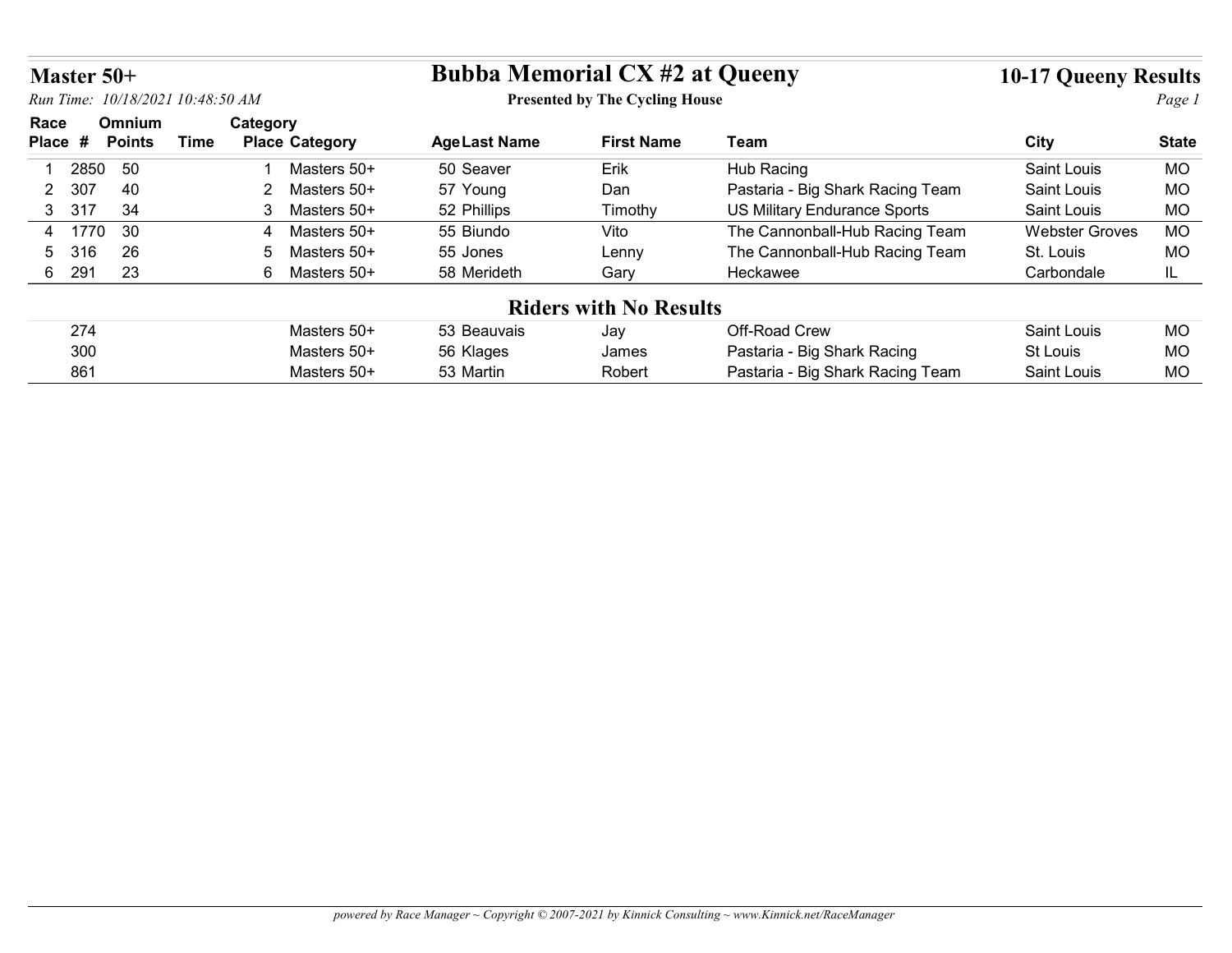|                                                                                                                                  |               |             |                                |                      |                               |                           | <b>10-17 Queeny Results</b> |              |
|----------------------------------------------------------------------------------------------------------------------------------|---------------|-------------|--------------------------------|----------------------|-------------------------------|---------------------------|-----------------------------|--------------|
| <b>Bubba Memorial CX #2 at Queeny</b><br>Master 60+<br>Run Time: 10/18/2021 10:48:50 AM<br><b>Presented by The Cycling House</b> |               |             |                                |                      |                               |                           | Page 1                      |              |
| Race                                                                                                                             | Omnium        |             | Category                       |                      |                               |                           |                             |              |
| Place #                                                                                                                          | <b>Points</b> | <b>Time</b> | <b>Place Category</b>          | <b>Age Last Name</b> | <b>First Name</b>             | <b>Team</b>               | <b>City</b>                 | <b>State</b> |
| 1 283                                                                                                                            | 50            |             | Masters 60+<br>-1              | 63 McCann            | Terry                         | Pastaria Big Shark Racing | Manchester                  | MO           |
| 284<br>$\overline{2}$                                                                                                            | 40            |             | 2 Masters 60+                  | 63 Schwantner        | James                         | Pastaria Big Shark        | St. Louis                   | MO           |
| 3 315                                                                                                                            | 34            |             | 3 Masters 60+                  | 65 Farrell           | Craig                         | Velo Force                |                             | MO           |
|                                                                                                                                  |               |             | Masters 60+<br>4               | 62 Stika             | Mark                          | Team Noah dogfish         | St Louis                    | MO           |
| 296<br>4                                                                                                                         | 30            |             |                                |                      |                               |                           |                             |              |
| 314<br>5                                                                                                                         | 26            |             | $5\overline{)}$<br>Masters 60+ | 61 Gausnell          | Seth                          |                           | St. Louis                   | <b>MO</b>    |
| 282<br>$6\overline{6}$                                                                                                           | 23            |             | 6 Masters 60+                  | 69 McAllister        | Tim                           | <b>Big Shark</b>          | Chesterfield                | MO           |
| 7 308                                                                                                                            | 20            |             | 7 Masters 60+                  | 76 Behring           | George                        | Saint Louis Cycling Club  | Chesterfield                | MO           |
|                                                                                                                                  |               |             |                                |                      | <b>Riders with No Results</b> |                           |                             |              |

| 3 I C | ^^<br>Masters 60+ | ^^<br>:Allıste'<br>nu<br>טועו<br>$\mathbf{u}$ | imothy | Shark<br>-Bia<br>tarıa<br>. . | `hesterfielo | MC |
|-------|-------------------|-----------------------------------------------|--------|-------------------------------|--------------|----|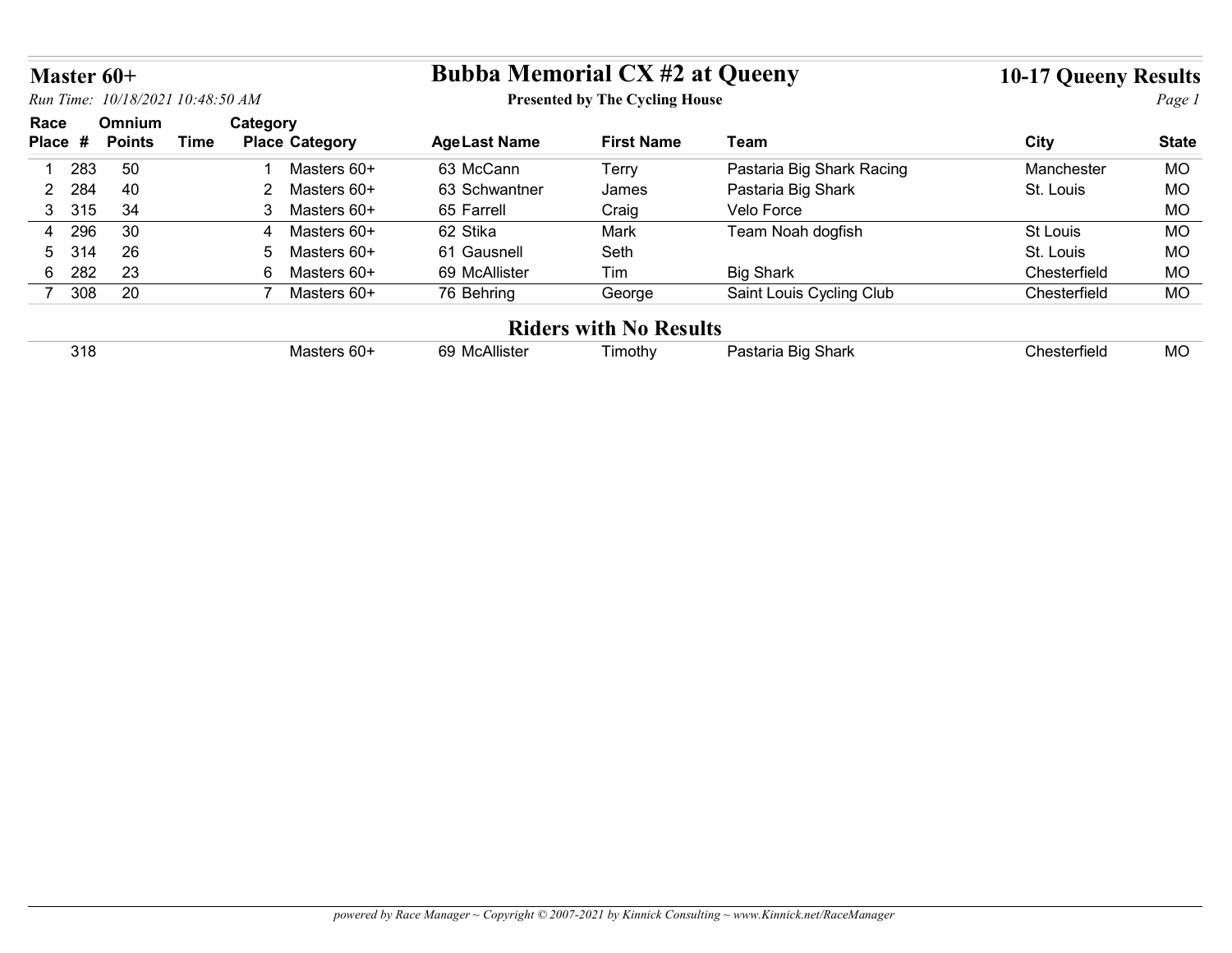|                        | <b>Masters 40+ Women</b>         |             |                                   |                                       |                                       |                             |                             |              |
|------------------------|----------------------------------|-------------|-----------------------------------|---------------------------------------|---------------------------------------|-----------------------------|-----------------------------|--------------|
|                        | Run Time: 10/18/2021 10:48:50 AM |             |                                   | <b>Bubba Memorial CX #2 at Queeny</b> | <b>Presented by The Cycling House</b> |                             | <b>10-17 Queeny Results</b> | Page 1       |
|                        | Omnium<br><b>Points</b>          | <b>Time</b> | Category<br><b>Place Category</b> | <b>AgeLast Name</b>                   | <b>First Name</b>                     | Team                        | City                        | <b>State</b> |
| Race<br>Place #<br>292 | 50                               |             | Masters 40+                       | 51 Murtha                             | Tina                                  | Pastaria - Big Shark Racing | St. Louis                   | <b>MO</b>    |
| 2 302                  | 40                               |             | 2 Masters 40+                     | 59 Dattilo                            | Lisa kay                              | Pastaria - Big Shark Racing | St. Louis                   | <b>MO</b>    |
|                        |                                  |             |                                   |                                       | <b>Riders with No Results</b>         |                             |                             |              |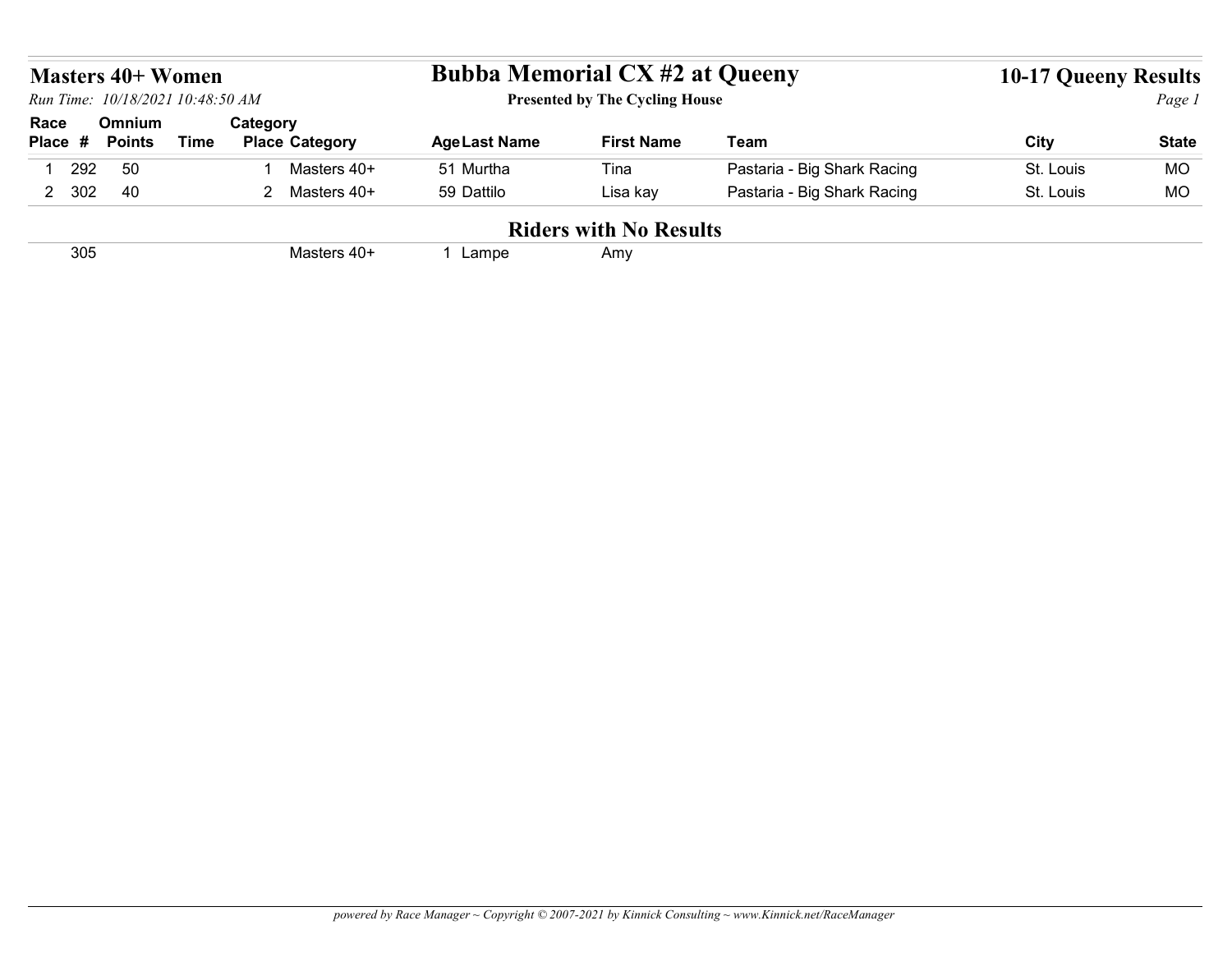| Singlespeed |     |                                  |             |                |                                | <b>Bubba Memorial CX #2 at Queeny</b> |                                       |                                   | <b>10-17 Queeny Results</b> |              |
|-------------|-----|----------------------------------|-------------|----------------|--------------------------------|---------------------------------------|---------------------------------------|-----------------------------------|-----------------------------|--------------|
|             |     | Run Time: 10/18/2021 10:48:50 AM |             |                |                                |                                       | <b>Presented by The Cycling House</b> |                                   |                             | Page 1       |
| Race        |     | Omnium<br><b>Points</b>          | <b>Time</b> | Category       | <b>Place Category</b>          | <b>AgeLast Name</b>                   | <b>First Name</b>                     | Team                              | City                        | <b>State</b> |
| Place #     |     | 50                               |             | - 1            | Single Speed                   | 29 Okenfuss                           | Jon                                   |                                   | Saint Louis                 | MO           |
| 1           | 293 |                                  |             |                |                                | 40 henry                              | peat                                  | Barf-O-Rama/Ride Finds/Poor Lemmy | St Louis                    | MO           |
| 2           | 298 | 40                               |             | $\overline{2}$ |                                |                                       |                                       |                                   |                             |              |
| 3 303       |     | 34                               |             |                | Single Speed<br>3 Single Speed | 42 Bruns                              | Daniel                                | Ridefinds                         | St Louis                    | MO           |
| 4 312       |     | 30                               |             |                | 4 Single Speed                 | 41 White                              | Justin                                | The Cyclery Racing Team           | Godfrey                     | IL           |
|             |     |                                  |             |                |                                |                                       | <b>Riders with No Results</b>         |                                   |                             |              |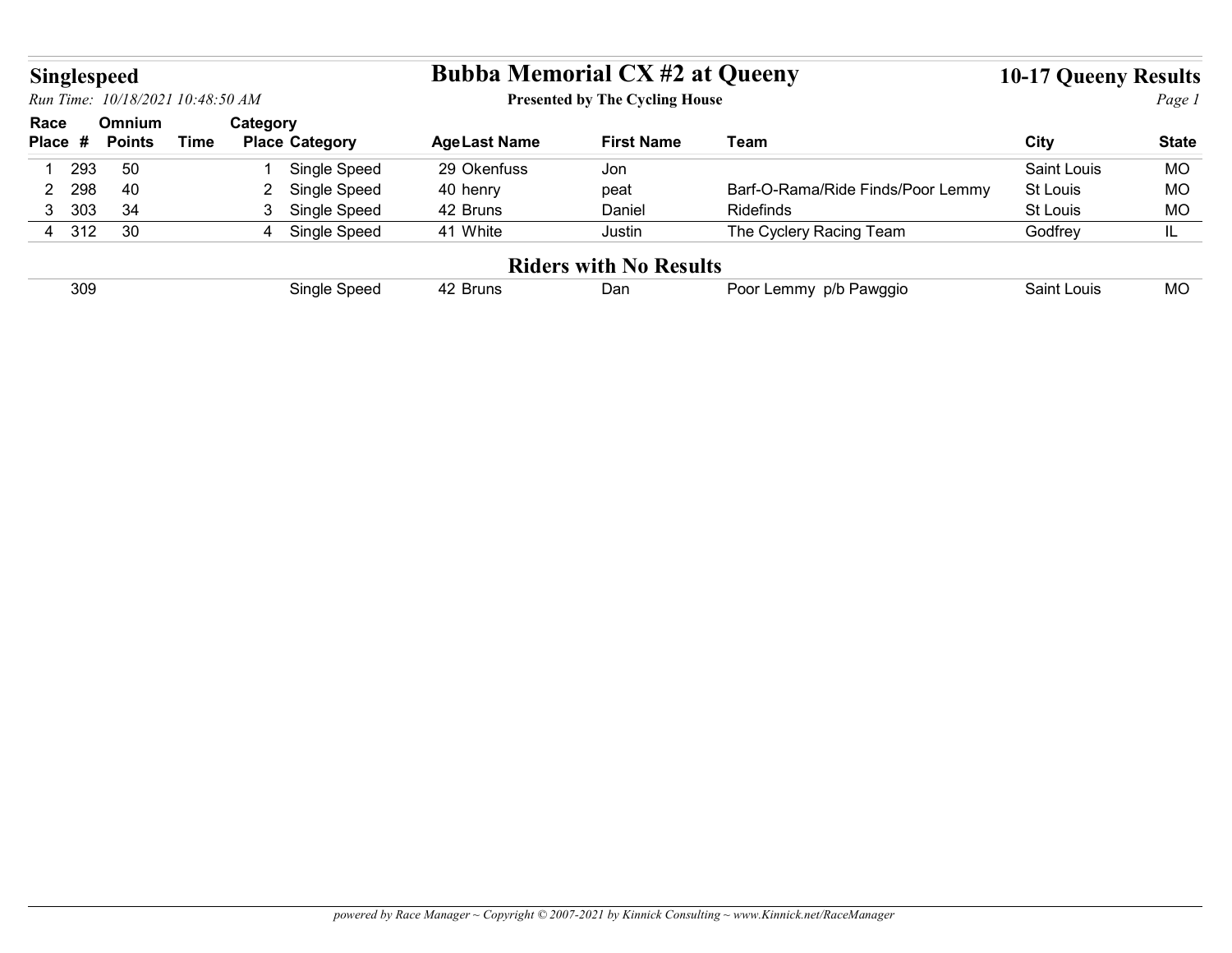| <b>Juniors</b>        |                                  |                                    | <b>Bubba Memorial CX #2 at Queeny</b> |                                       |                                | <b>10-17 Queeny Results</b> |              |
|-----------------------|----------------------------------|------------------------------------|---------------------------------------|---------------------------------------|--------------------------------|-----------------------------|--------------|
|                       | Run Time: 10/18/2021 10:48:50 AM |                                    |                                       | <b>Presented by The Cycling House</b> |                                |                             | Page 1       |
| Race                  | Omnium                           | Category                           |                                       |                                       |                                |                             |              |
| Place #               | <b>Time</b><br><b>Points</b>     | <b>Place Category</b>              | <b>AgeLast Name</b>                   | <b>First Name</b>                     | <b>Team</b>                    | City                        | <b>State</b> |
| 403                   | 50                               | Juniors Under 18                   | 17 Baugh                              | Logan                                 | Quantum racing development     | Ofallon                     | <b>MO</b>    |
| 398<br>$\overline{2}$ | 40                               | $\overline{2}$<br>Juniors Under 18 | 17 Paine                              | Connor                                | <b>MICDs</b>                   | Chesterfield                | <b>MO</b>    |
| 3 <sup>1</sup><br>407 | 34                               | Juniors Under 18<br>3              | 16 mothershead                        | cozette                               | hub                            | St Louis                    | MO           |
| 408<br>4              | 30                               | Juniors Under 18<br>4              | 55 Jones                              | Lenny                                 | The Cannonball-Hub Racing Team | St. Louis                   | <b>MO</b>    |
| 410<br>5              | 26                               | Juniors Under 18<br>5              | 16 Autry                              | Amara                                 |                                |                             |              |
| 401<br>6              | 23                               | 6 Juniors Under 18                 | 17 Chase                              | Naftali                               |                                | <b>University City</b>      | MO           |
|                       |                                  |                                    |                                       | <b>Riders with No Results</b>         |                                |                             |              |
| 395                   |                                  | Juniors Under 18                   | 18 Aranha                             | Ash                                   | <b>MICDS</b>                   | St Louis                    | <b>MO</b>    |
|                       |                                  | Juniors Under 18                   | 17 Reichenbach                        | Joachim                               |                                | St Louis                    | <b>MO</b>    |
| 400                   |                                  | Juniors Under 18                   | 16 Autry                              | Quinn                                 | <b>MICDS</b>                   | <b>St Louis</b>             | MO           |
| 402                   |                                  | Juniors Under 18                   | 65 Farrell                            | Craig                                 | Velo Force                     |                             | <b>MO</b>    |
| 406                   |                                  |                                    | 13 Hermsmeyer                         | Morgan                                |                                | Wildwood                    | <b>MO</b>    |
| 409                   |                                  | Juniors Under 18                   |                                       |                                       |                                |                             |              |
|                       |                                  |                                    |                                       |                                       |                                |                             |              |
|                       |                                  |                                    |                                       |                                       |                                |                             |              |
|                       |                                  |                                    |                                       |                                       |                                |                             |              |
|                       |                                  |                                    |                                       |                                       |                                |                             |              |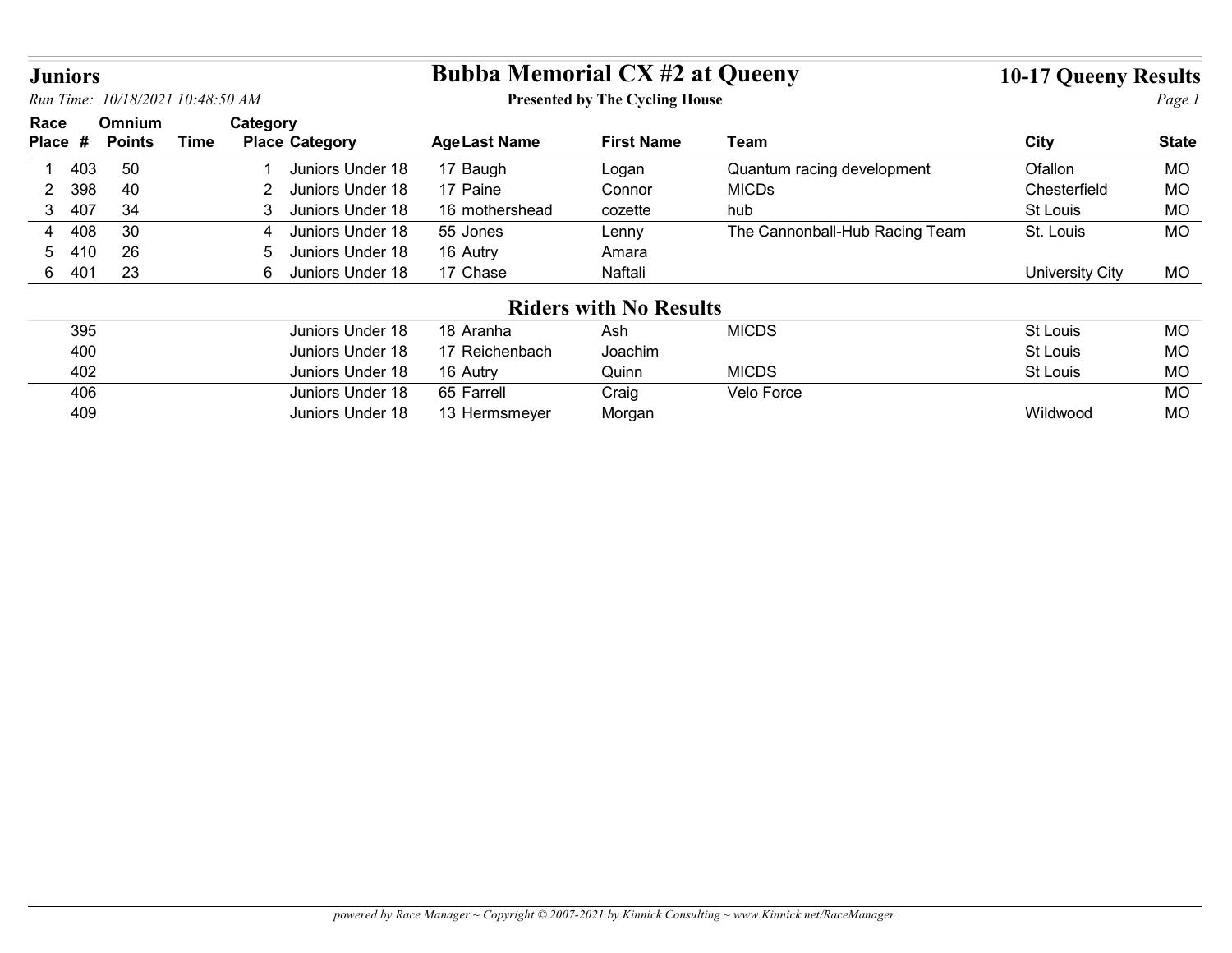|                                                                      |             |                       | <b>Bubba Memorial CX #2 at Queeny</b> |                                       |                                  | <b>10-17 Queeny Results</b> |              |
|----------------------------------------------------------------------|-------------|-----------------------|---------------------------------------|---------------------------------------|----------------------------------|-----------------------------|--------------|
| <b>Virgins</b><br>Run Time: 10/18/2021 10:48:50 AM<br>Race<br>Omnium |             | Category              |                                       | <b>Presented by The Cycling House</b> |                                  |                             | Page 1       |
| Place #<br><b>Points</b>                                             | <b>Time</b> | <b>Place Category</b> | <b>AgeLast Name</b>                   | <b>First Name</b>                     | Team                             | City                        | <b>State</b> |
| 405<br>$\overline{0}$                                                |             | 1 First Timer         | 38 lauer                              | adam                                  |                                  | Saint Louis                 | MO           |
|                                                                      |             |                       |                                       |                                       |                                  |                             |              |
| 404                                                                  |             | <b>First Timer</b>    | 57 Young                              | <b>Riders with No Results</b><br>Dan  | Pastaria - Big Shark Racing Team | Saint Louis                 | <b>MO</b>    |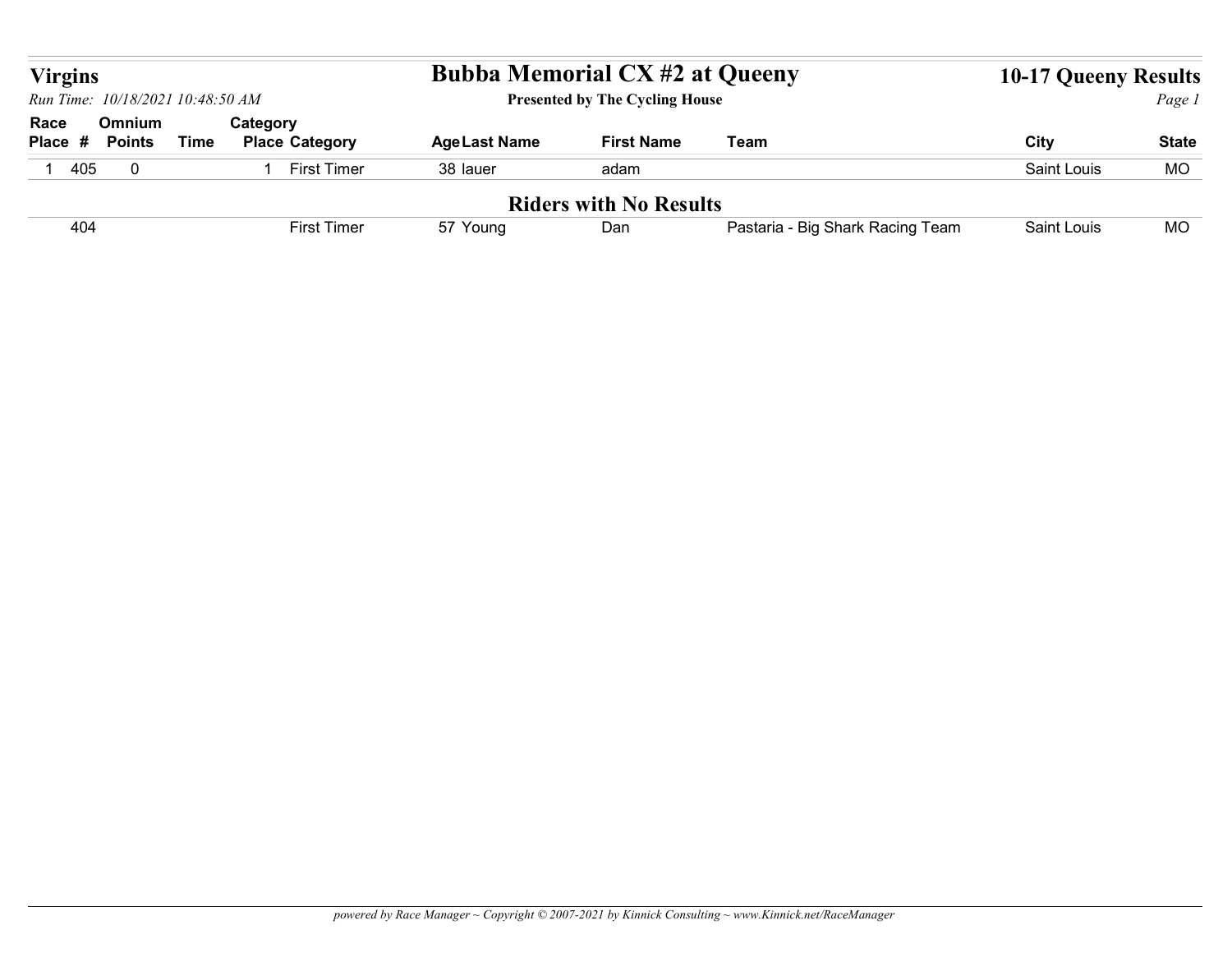| <b>Women A</b> | Run Time: 10/18/2021 10:48:50 AM |             |                                | <b>Bubba Memorial CX #2 at Queeny</b> |                                       |                                          | <b>10-17 Queeny Results</b> |                 |
|----------------|----------------------------------|-------------|--------------------------------|---------------------------------------|---------------------------------------|------------------------------------------|-----------------------------|-----------------|
| Race           | Omnium                           |             | Category                       |                                       | <b>Presented by The Cycling House</b> |                                          |                             | Page 1          |
| Place #        | <b>Points</b>                    | <b>Time</b> | <b>Place Category</b>          | <b>AgeLast Name</b>                   | <b>First Name</b>                     | <b>Team</b>                              | City                        | <b>State</b>    |
| 437            | 50<br>40                         |             | Women A (Cat<br>2 Women A (Cat | 55 Siegel                             | <b>Britta</b>                         | Veloforce<br>Pastaria - Big Shark Racing | St Louis                    | <b>MO</b><br>MO |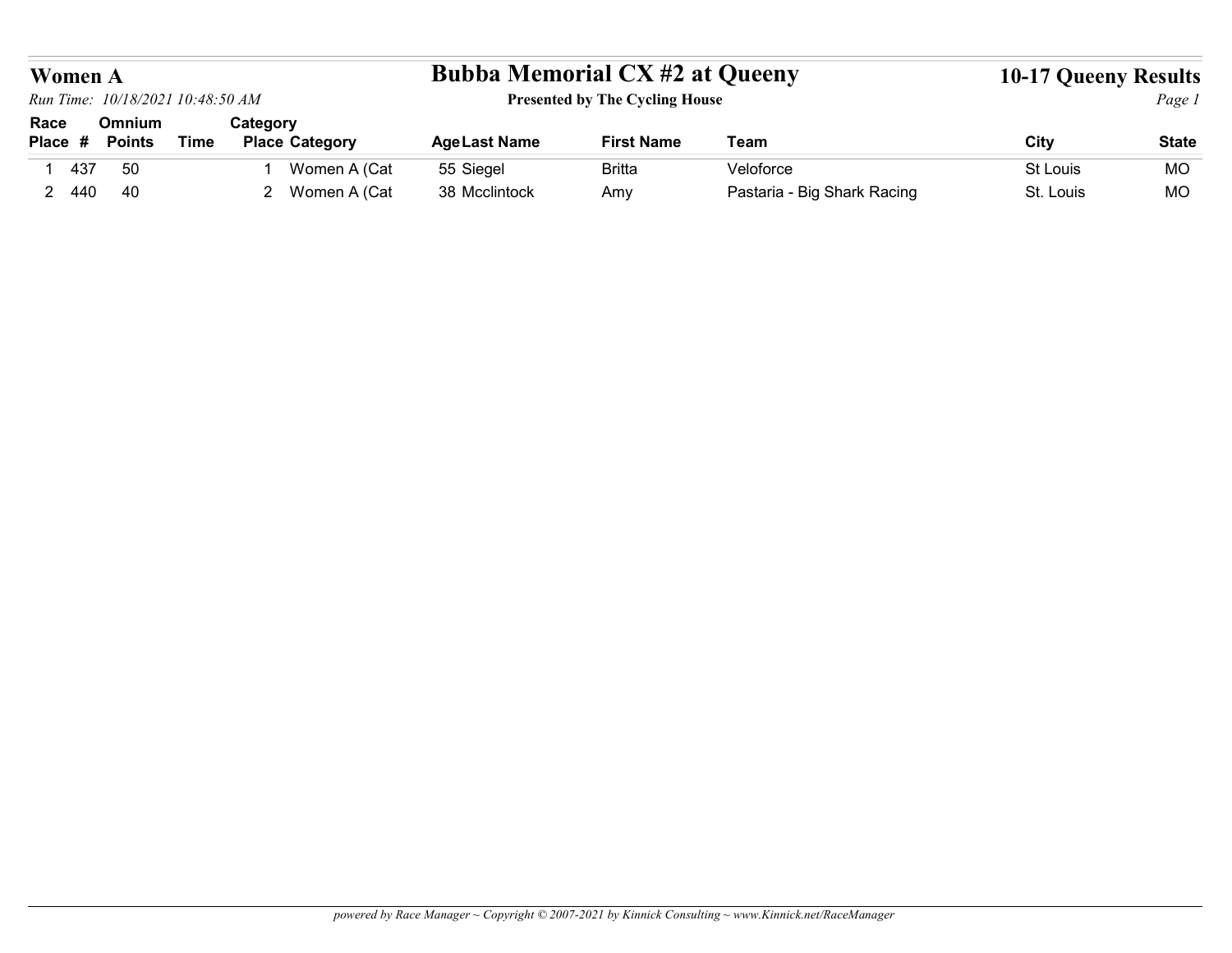| <b>Women B</b>      |                                        |                                   | <b>Bubba Memorial CX #2 at Queeny</b> |                                       |                                                   | <b>10-17 Queeny Results</b> |              |
|---------------------|----------------------------------------|-----------------------------------|---------------------------------------|---------------------------------------|---------------------------------------------------|-----------------------------|--------------|
|                     | Run Time: 10/18/2021 10:48:50 AM       |                                   |                                       | <b>Presented by The Cycling House</b> |                                                   |                             | Page 1       |
| Race<br>Place #     | Omnium<br><b>Time</b><br><b>Points</b> | Category<br><b>Place Category</b> | <b>Age Last Name</b>                  | <b>First Name</b>                     | Team                                              | City                        | <b>State</b> |
| 1820<br>-1          | 50                                     | Women B (Cat                      | 22 Biundo                             | Chloe                                 |                                                   | St. Louis                   | <b>MO</b>    |
| $\mathbf{2}$<br>486 | 40                                     | 2 Women B (Cat                    | 38 Cushard                            | Courtney                              | Rise Above Cycling p/b Rockwell Brewing St. Louis |                             | <b>MO</b>    |
| 3050<br>3           | 34                                     | 3 Women B (Cat                    | 1 Lampe                               | Amy                                   |                                                   |                             |              |
|                     | 30                                     | Women B (Cat<br>4                 | 33 Crumley                            | Mary                                  |                                                   | St Louis                    | <b>MO</b>    |
| 451<br>4            |                                        |                                   |                                       |                                       |                                                   |                             |              |
| 439<br>5            | 26                                     | Women B (Cat<br>5                 | 1 Lin                                 | Katherine                             |                                                   |                             |              |
| 3060<br>6           | 23                                     | 6 Women B (Cat                    | 1 Jones                               | Cassie                                |                                                   |                             |              |
| $7^{\circ}$<br>446  | 20                                     | Women B (Cat<br>$\overline{7}$    | 35 Cooper                             | Olivia                                |                                                   | <b>Saint Louis</b>          | <b>MO</b>    |
| 448<br>8            | 17                                     | Women B (Cat<br>8                 | 52 Martin                             | Aletta                                |                                                   | St Louis                    | MO           |
| 9<br>449            | 14                                     | 9 Women B (Cat                    | 29 Ayres                              | Chapelle                              |                                                   | St. Louis                   | <b>MO</b>    |
|                     |                                        |                                   |                                       | <b>Riders with No Results</b>         |                                                   |                             |              |
| 447                 |                                        | Women B (Cat                      | 39 Jonees                             | Cassie                                |                                                   |                             |              |
| 450                 |                                        | Women B (Cat                      | 27 Lin                                | Katherine                             |                                                   | St. Louis                   | <b>MO</b>    |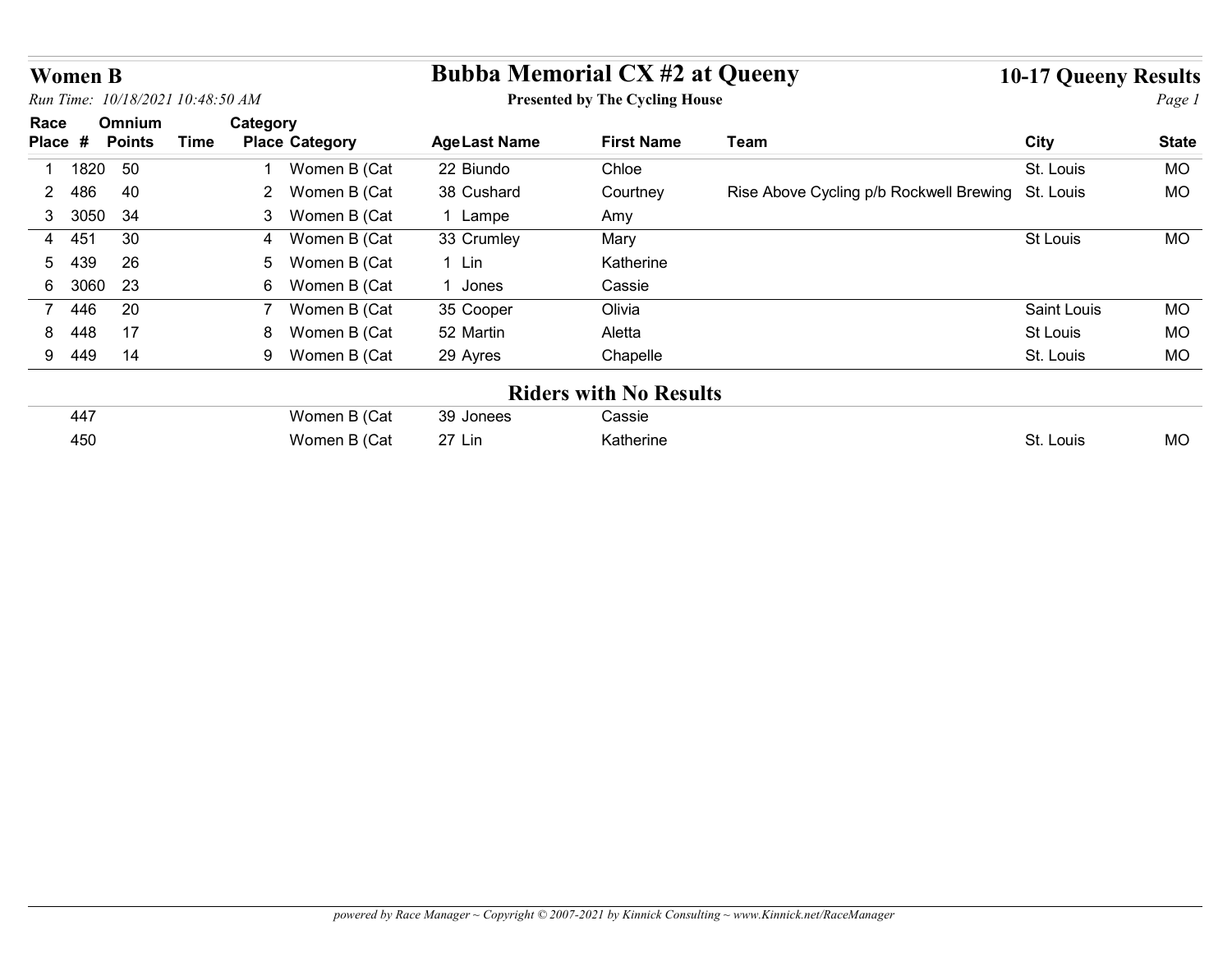| C race           |                         |                        |                                              | <b>Bubba Memorial CX #2 at Queeny</b> |                                       |                                | <b>10-17 Queeny Results</b> |                 |
|------------------|-------------------------|------------------------|----------------------------------------------|---------------------------------------|---------------------------------------|--------------------------------|-----------------------------|-----------------|
| Run Time:        |                         | 10/18/2021 10:48:50 AM |                                              |                                       | <b>Presented by The Cycling House</b> |                                |                             | Page 1          |
| Race<br>Place #  | Omnium<br><b>Points</b> | <b>Time</b>            | Category<br><b>Place Category</b>            | <b>AgeLast Name</b>                   | <b>First Name</b>                     | <b>Team</b>                    | <b>City</b>                 | <b>State</b>    |
| 189              | 50                      |                        | C Race (Cat 4/5)                             | 38 Vallis                             | Robin                                 |                                | St. Louis                   | MO              |
| 2                | 40<br>159               |                        | C Race (Cat 4/5)<br>$\overline{2}$           | 27 Meyer                              | Stephan                               |                                | Clayton                     | <b>MO</b>       |
| 153<br>3         | 34                      |                        | C Race (Cat 4/5)                             | 27 Bakus                              | Alex                                  |                                | St Louis                    | <b>MO</b>       |
| 163              | 30                      |                        | C Race (Cat 4/5)                             | 54 Monjauze                           | Marc                                  |                                | <b>University City</b>      | MO              |
| 157<br>5.        | 26                      |                        | Race (Cat 4/5)<br>C<br>5.                    | 38 Kahle                              | Matt                                  | <b>Billygoat Cycling</b>       | <b>Ballwin</b>              | <b>MO</b>       |
| 6                | 23<br>2740              |                        | $\mathbf C$<br>Race (Cat 4/5)<br>6           | 53 Beauvais                           | Jay                                   | Off-Road Crew                  | Saint Louis                 | <b>MO</b>       |
| 191<br>7         | 20                      |                        | C Race (Cat 4/5)                             | 32 Vermann                            | Kate                                  |                                |                             |                 |
| 185<br>186<br>9  | 17<br>14                |                        | C<br>Race (Cat 4/5)<br>C Race (Cat 4/5)<br>9 | 55 Dooley<br>42 marcotte              | Timothy<br>adam                       | Cannonball HUB                 | St Louis                    | MO              |
| 10 177           | 12                      |                        | 10 C Race (Cat 4/5)                          | 55 Biundo                             | Vito                                  | The Cannonball-Hub Racing Team | <b>Webster Groves</b>       | <b>MO</b>       |
| 11 4370          | 10                      |                        | Race (Cat 4/5)<br>11 C                       | 55 Siegel                             | <b>Britta</b>                         | Veloforce                      | St Louis                    | <b>MO</b>       |
| 12 175           | -9                      |                        | 12 C Race (Cat 4/5)                          | 17 Reichenbach                        | Joachim                               |                                | St Louis                    | <b>MO</b>       |
| 13 182           | 8                       |                        | 13 C Race (Cat 4/5)                          | 22 Biundo                             | Chloe                                 |                                | St. Louis                   | <b>MO</b>       |
| 14<br>156        |                         |                        | 14 C Race (Cat 4/5)                          | 61 Holman                             | Darryl                                | On Pace                        | Chesterfield                | MO              |
| 15 154           | $6\phantom{1}6$         |                        | 15 C Race (Cat 4/5)                          | 51 Denham                             | Curtis                                |                                | O'fallon                    | MO              |
| 16 176           | $\overline{5}$          |                        | 16 C Race (Cat 4/5)                          | 37 Helvey                             | John                                  |                                | Saint Louis                 | MO              |
| 17 190           | 4                       |                        | 17 C Race (Cat 4/5)                          | 31 Slavich                            | Joe                                   |                                | Saint Louis                 | MO              |
| 18 164           | 3                       |                        | 18 C Race (Cat 4/5)                          | 28 Spudich                            | <b>Bradley</b>                        | <b>NA</b>                      | St. Louis                   | MO              |
| 19 166           | $\overline{2}$          |                        | 19 C Race (Cat 4/5)                          | 42 Tebb                               | Zach                                  |                                | St Louis                    | MO              |
| 20 174           |                         |                        | 20 C Race (Cat 4/5)                          | 52 Chase                              | Matthew                               | ChaseNet                       | <b>University City</b>      | <b>MO</b>       |
| 21 168           | $\mathbf 0$             |                        | 21 C Race (Cat 4/5)                          | 38 Glenn                              | Devin                                 | <b>Big Tree Cycling</b>        | Saint Louis                 | <b>MO</b>       |
| 22 173           | $\mathbf 0$             |                        | 22 C Race (Cat 4/5)                          | 44 Kiel                               | Ben                                   |                                | Saint Louis                 | MO              |
| 23 183           | 0                       |                        | 23 C Race (Cat 4/5)                          | 24 Krausz                             | Thomas                                |                                | New Baden                   | IL.             |
| 24 160<br>25 990 | $\mathbf 0$<br>0        |                        | 24 C Race (Cat 4/5)<br>25 C Race (Cat 4/5)   | 60 Miller<br>34 Englert               | James<br>Elliot                       |                                | Kirkwood<br>St. Louis       | <b>MO</b><br>MO |
| 26 167           | 0                       |                        | 26 C Race (Cat 4/5)                          | 61 Wise                               | Mike                                  | 2TG                            | <b>Ballwin</b>              | <b>MO</b>       |
| 27 178           | $\mathbf 0$             |                        | 27 C Race (Cat 4/5)                          | 35 Valenti                            | Tony                                  |                                | St. Louis                   | MO              |
| 28 3980          | $\pmb{0}$               |                        | 28 C Race (Cat 4/5)                          | 17 Paine                              | Connor                                | <b>MICDs</b>                   | Chesterfield                | MO              |
| 29 180           | $\boldsymbol{0}$        |                        | 29 C Race (Cat 4/5)                          | 21 Briggs                             | Robert                                |                                | Hingham                     | МA              |
| 30 187           | $\mathbf 0$             |                        | 30 C Race (Cat 4/5)                          | 1 Harter                              | James                                 |                                |                             |                 |
| 31 192           | $\mathbf 0$             |                        | 31 C Race (Cat 4/5)                          | 42 Deore                              | Tushar                                |                                | Saint Louis                 | <b>MO</b>       |
| 32 4100          | $\mathbf 0$             |                        | 32 C Race (Cat 4/5)                          | 16 Autry                              | Amara                                 |                                |                             |                 |
|                  |                         |                        |                                              |                                       | <b>Riders with No Results</b>         |                                |                             |                 |
| 161              |                         |                        | C Race (Cat 4/5)                             | 18 Aranha                             | Ash                                   | <b>MICDS</b>                   | St Louis                    | MO              |
|                  | 179                     |                        | C Race (Cat 4/5)                             | 16 Autry                              | Quinn                                 | <b>MICDS</b>                   | St Louis                    | MO              |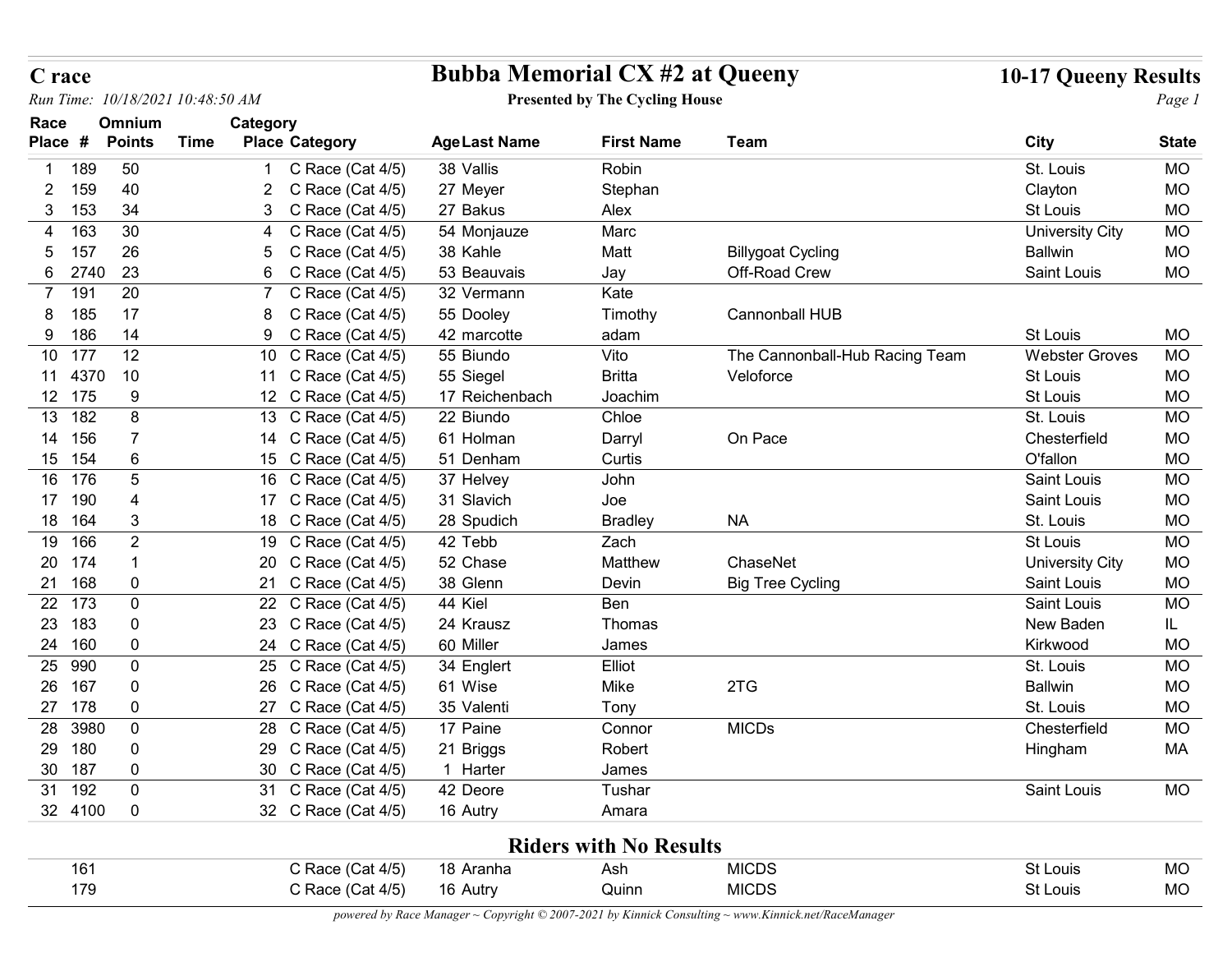| C race  |                                  |             |                       | <b>Bubba Memorial CX #2 at Queeny</b> |                                       |             | <b>10-17 Queeny Results</b> |                           |
|---------|----------------------------------|-------------|-----------------------|---------------------------------------|---------------------------------------|-------------|-----------------------------|---------------------------|
|         | Run Time: 10/18/2021 10:48:50 AM |             |                       |                                       | <b>Presented by The Cycling House</b> |             |                             | Page 2                    |
| Race    | Omnium                           |             | Category              |                                       |                                       |             |                             |                           |
| Place # | <b>Points</b>                    | <b>Time</b> | <b>Place Category</b> | <b>Age Last Name</b>                  | <b>First Name</b>                     | <b>Team</b> | City                        |                           |
| 181     |                                  |             | C Race (Cat 4/5)      | 61 Wise                               | Mike                                  | 2TG         | <b>Bllwin</b>               | <b>State</b><br><b>MO</b> |
| 184     |                                  |             | C Race (Cat 4/5)      | 57 dooley                             | timothy                               | hub         | Webser Grovesmo MO          |                           |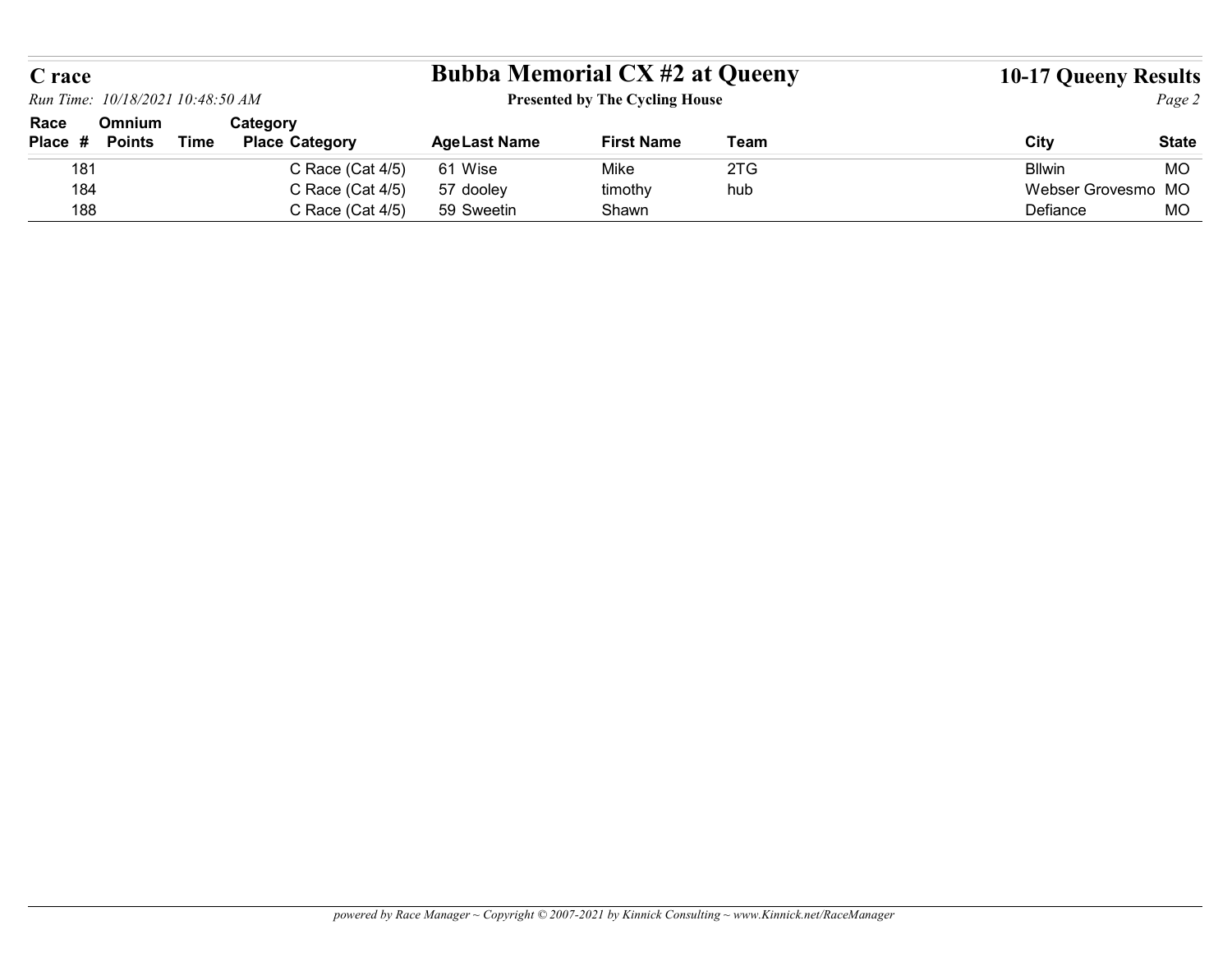| <b>B</b> race<br>10/18/2021 10:48:50 AM<br>Run Time: |                         |             |                                           |                     | <b>Bubba Memorial CX #2 at Queeny</b><br><b>Presented by The Cycling House</b> |                                   |              | <b>10-17 Queeny Results</b><br>Page 1 |
|------------------------------------------------------|-------------------------|-------------|-------------------------------------------|---------------------|--------------------------------------------------------------------------------|-----------------------------------|--------------|---------------------------------------|
| Race<br>Place #                                      | Omnium<br><b>Points</b> | <b>Time</b> | Category<br><b>Place Category</b>         | <b>AgeLast Name</b> | <b>First Name</b>                                                              | <b>Team</b>                       | City         | <b>State</b>                          |
| 83                                                   | 50                      |             |                                           | 35 Roeleveld        | Matthew                                                                        |                                   | St. Louis    | MO                                    |
| $\overline{2}$<br>1620                               | 40                      |             | B Race (Cat 3/4)<br>B Race (Cat 3/4)<br>2 | 26 Schott           | Greg                                                                           |                                   | Saint Louis  | <b>MO</b>                             |
| 92<br>3                                              | 34                      |             | B Race (Cat 3/4)                          | 19 Lawrence         | Deron                                                                          |                                   | St.louis     | <b>MO</b>                             |
| 88                                                   | 30                      |             | B Race (Cat 3/4)                          | 43 Webb             | Keith                                                                          | Walt's Logboat                    | Columbia     | <b>MO</b>                             |
| 97<br>5                                              | 26                      |             | B Race (Cat 3/4)                          | 40 Link             | Michael                                                                        |                                   | Columbia     | <b>MO</b>                             |
| 95<br>6                                              | 23                      |             | B Race (Cat 3/4)<br>6                     | 1 Petty             | Andrew                                                                         | The Hub CannonBall                |              |                                       |
| 105<br>$\overline{7}$                                | 20                      |             | B Race (Cat 3/4)                          | 21 Briggs           | Robert                                                                         |                                   | Hingham      | MA                                    |
| 91<br>8                                              | 17                      |             | B Race (Cat 3/4)                          | 44 Roberts          | Daniel                                                                         |                                   | Creve Coeur  | <b>MO</b>                             |
| 80<br>9                                              | 14                      |             | B Race (Cat 3/4)<br>-9                    | 40 lysdahl          | zach                                                                           | Eclipse On Tap                    | Holland      | MI                                    |
| 10 94                                                | 12                      |             | 10 B Race (Cat 3/4)                       | 40 Berla            | <b>Bert</b>                                                                    | Pastaria - Big Shark Racing Team  | Saint Louis  | MO                                    |
| 11 104                                               | 10                      |             | B Race (Cat 3/4)<br>11                    | 1 Snawder           | <b>Nick</b>                                                                    |                                   |              |                                       |
| 12 84                                                | 9                       |             | 12 B Race (Cat 3/4)                       | 31 Gonzalez         | Luisalberto                                                                    | Rockwell/Rise Above Cycling       | St. Louis    | MO                                    |
| 13 93                                                | 8                       |             | 13 B Race (Cat 3/4)                       | 36 Webster          | Chris                                                                          |                                   | Saint Louis  | <b>MO</b>                             |
| 14 81                                                |                         |             | 14 B Race (Cat 3/4)                       | 40 Person           | Andrew                                                                         | <b>Big Shark Bicycles</b>         | Warson Woods | MO                                    |
| 15 103                                               | 6                       |             | 15 B Race (Cat 3/4)                       | 33 Varner           | Robert                                                                         | Rise Above                        | Saint Louis  | MO                                    |
| 16 101                                               | 5                       |             | 16 B Race (Cat 3/4)                       | 50 Kobush           | Travis                                                                         |                                   |              |                                       |
| 17 82                                                |                         |             | 17 B Race (Cat 3/4)                       | 35 Bourbonnais      | Jack                                                                           |                                   | Saint Louis  | MO                                    |
| 18 87                                                | 3                       |             | 18 B Race (Cat 3/4)                       | 57 Olsen            | Gregory                                                                        | Pastaria - Big Shark Racing Team  | St. Louis    | MO                                    |
| 19 90                                                | $\overline{2}$          |             | 19 B Race (Cat 3/4)                       | 47 May              | Simon                                                                          |                                   | St. Louis    | MO                                    |
| 20 86                                                |                         |             | 20 B Race (Cat 3/4)                       | 53 Martin           | Robert                                                                         | Pastaria - Big Shark Racing Team  | Saint Louis  | MO                                    |
|                                                      |                         |             |                                           |                     |                                                                                |                                   |              |                                       |
|                                                      |                         |             |                                           |                     | <b>Riders with No Results</b>                                                  |                                   |              |                                       |
| 78                                                   |                         |             | B Race (Cat 3/4)                          | 25 Botts            | Petey                                                                          | Clean Kitty Race Committee        | Columbia     | MO                                    |
| 96                                                   |                         |             | B Race (Cat 3/4)                          | 40 henry            | peat                                                                           | Barf-O-Rama/Ride Finds/Poor Lemmy | St Louis     | MO                                    |
| 98                                                   |                         |             | B Race (Cat 3/4)                          | 1 Roberts           | Daniel                                                                         |                                   |              |                                       |
| 99                                                   |                         |             | B Race (Cat 3/4)                          | 34 Englert          | Elliot                                                                         |                                   | St. Louis    | <b>MO</b>                             |
| 100                                                  |                         |             | B Race (Cat 3/4)                          | 51 Kobush           | Travis                                                                         |                                   |              |                                       |